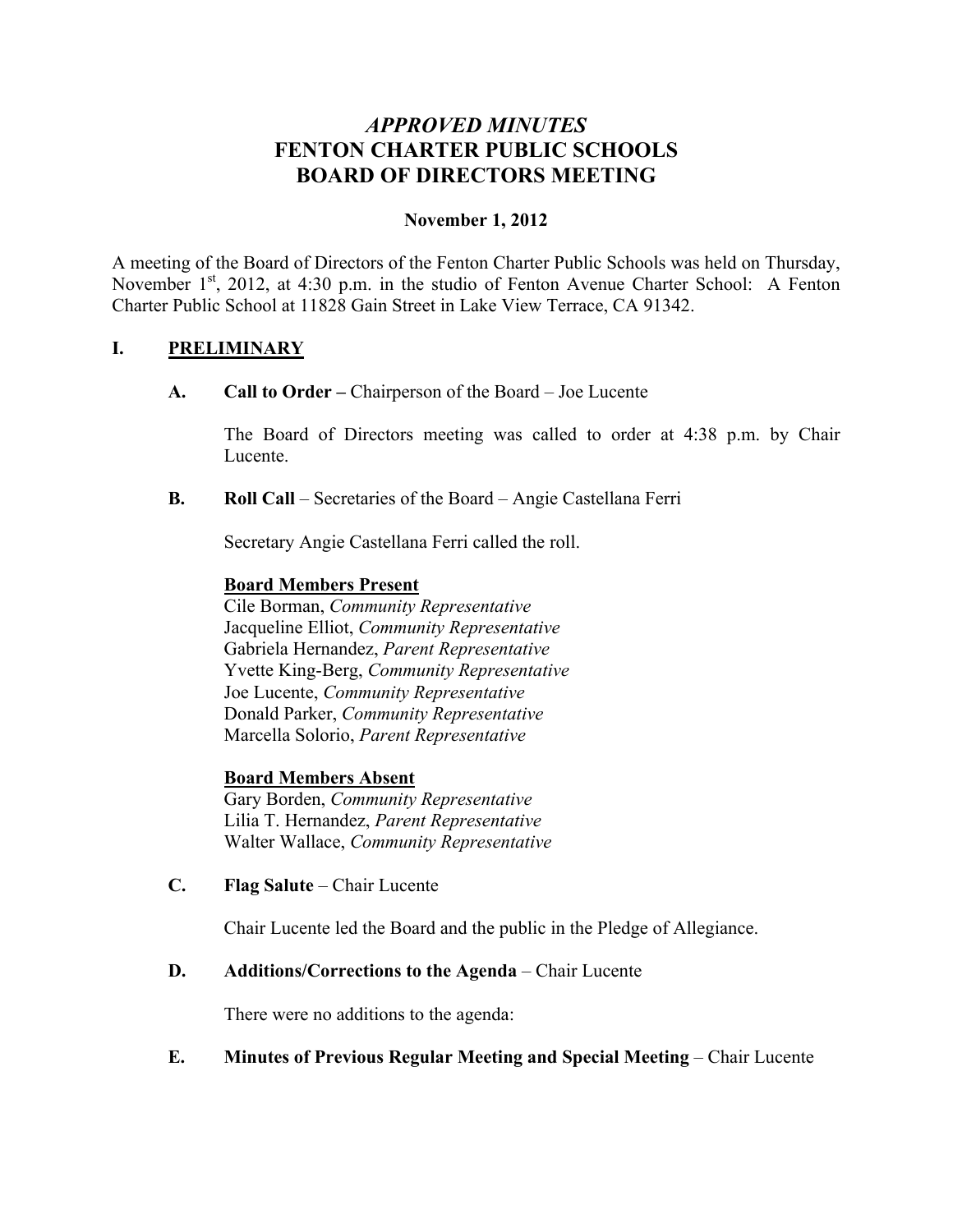On **MOTION** of Cile Borman, **SECONDED** by Gabriela Hernandez and **CARRIED** by a vote of 6 (YES) and 0 (NO), the minutes of the October 18, 2012 Regular Meeting of the Board of Directors were approved.

# **II. COMMUNICATIONS**

#### **A. Presentations from the Public** – Chair Lucente

There were no presentations from the public.

#### **B. Committee/Council Reports**

Minutes of all meetings held by any committee and/or council were sent to the Board Members prior to this meeting.

There were no further reports by committees/councils.

# **C. Treasurer/CFO's Report -**

Paul Khoury, Treasurer and CFO, presented.

#### **D. Directors' Reports** -

Directors reports for the month of November were suspended due to the short interval between the October and November board meetings (2 weeks).

#### **E. Executive Director's Report -**

Fenton Charter Public Schools – Irene Sumida, Executive Director, reported.

# **III. CONSENT AGENDA ITEMS**

There were not items scheduled for the Consent Calendar

# **IV. ITEMS SCHEDULED FOR ACTION**

Joe Lucente, chair, recused himself, and Yvette King-Berg, vice-chair took over the meeting for the first item scheduled for action.

**A. Recommendation for approval of Board resolution to memorialize financing agreement and relationship between SFV Education, SFV 11351 Dronfield LLC and the Fenton Charter Public Schools, specifically the Fenton Primary Center.**